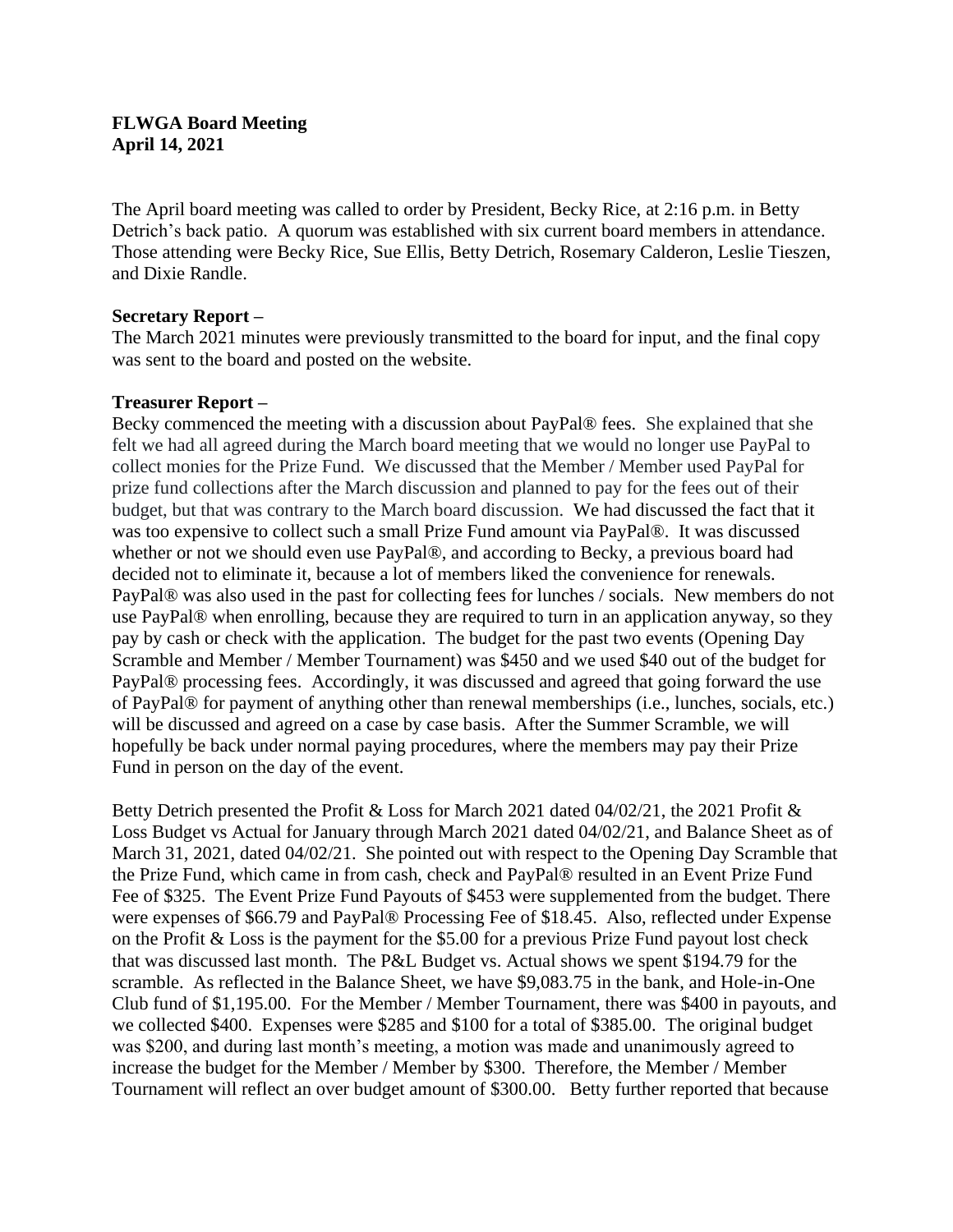the Prize Fund Fee will now flow through and was not budgeted to be collected, she has now included these revisions to the financials, so we are now balanced. This resulted in our now being over budget by \$6,000 and we have \$9,000 in the bank. Becky pointed out that by year end we should have no more than \$1,000 to \$2,000 in the bank, as we should not be making a profit, so at this point the negative budget impact should not be an issue.

#### **Membership Report –**

Leslie reported that the current membership count is 147, which includes 7 new members. She also reported that pictures are due for inclusion in the next Frisco Lakes Lifestyle Magazine by April 22<sup>nd</sup>. Sue stated that she has started making the page for the Member / Member tournament on the website. It includes a copy of the original flyer and pictures of players. She said that so far she has 36 pictures, which includes everyone except 2-3 teams. Since she has so many pictures, she inquired how she should determine which pictures to forward for inclusion in the magazine. It was discussed that she may choose the pictures to send and send in as many as she wants. Or, in the alternative, she may want to consider sending pictures of the first place winners for each flight.

#### **Vice President Report -**

Sue inquired that since we are sitting at 147 members should she be looking at purchasing more software licenses. We currently have 150. She advised that the cost for 10 is \$60.00. Becky suggested that when we get to 149 members, then start the process to purchase 10 more.

## **President Report -**

Room Lottery: Becky advised that she attended the Room Lottery via Zoom earlier that day. She selected times for our Annual Holiday Party, a Social at the Northside Pool, board meetings, Rules meetings and handicap meetings. The dates for the Handicap Meetings (which are tentative until approved) are May  $25<sup>th</sup>$  and June 15<sup>th</sup>. Because there are only 7 chartered groups, she indicated that we probably will not have any problem in getting the dates that she proposed, except maybe for the holiday party. We should know in the next day or so if her proposed dates have been approved, and once finalized, she will send out the dates. The pool party tentative date is June  $16<sup>th</sup>$ .

New Local Rule Recommendation: Becky reported that our Rules Coordinator suggested a new Local Rule to cover the player's play out of sand, and she passed out proposed wording for the Local Rule. The reason for the local rule is that our ladies have gotten in a habit of "deciding" that a bunker is unplayable and pull the ball outside the bunker without penalty. The factors contributing to this were the poor maintenance of the bunkers and the tendency not to rake by both public players and residents. Now that the course has put the rakes back out that were previously removed due to COVID, we need to emphasize that bunkers should be raked, and the bunkers should be played. It was felt that a local rule would help in that effort. When/if bunkers are an issue due to maintenance in the future, the golf director may declare some or all unplayable for one or more playdays or tournaments. After discussion, the proposed new rule was revised as reflected in **bold type** below.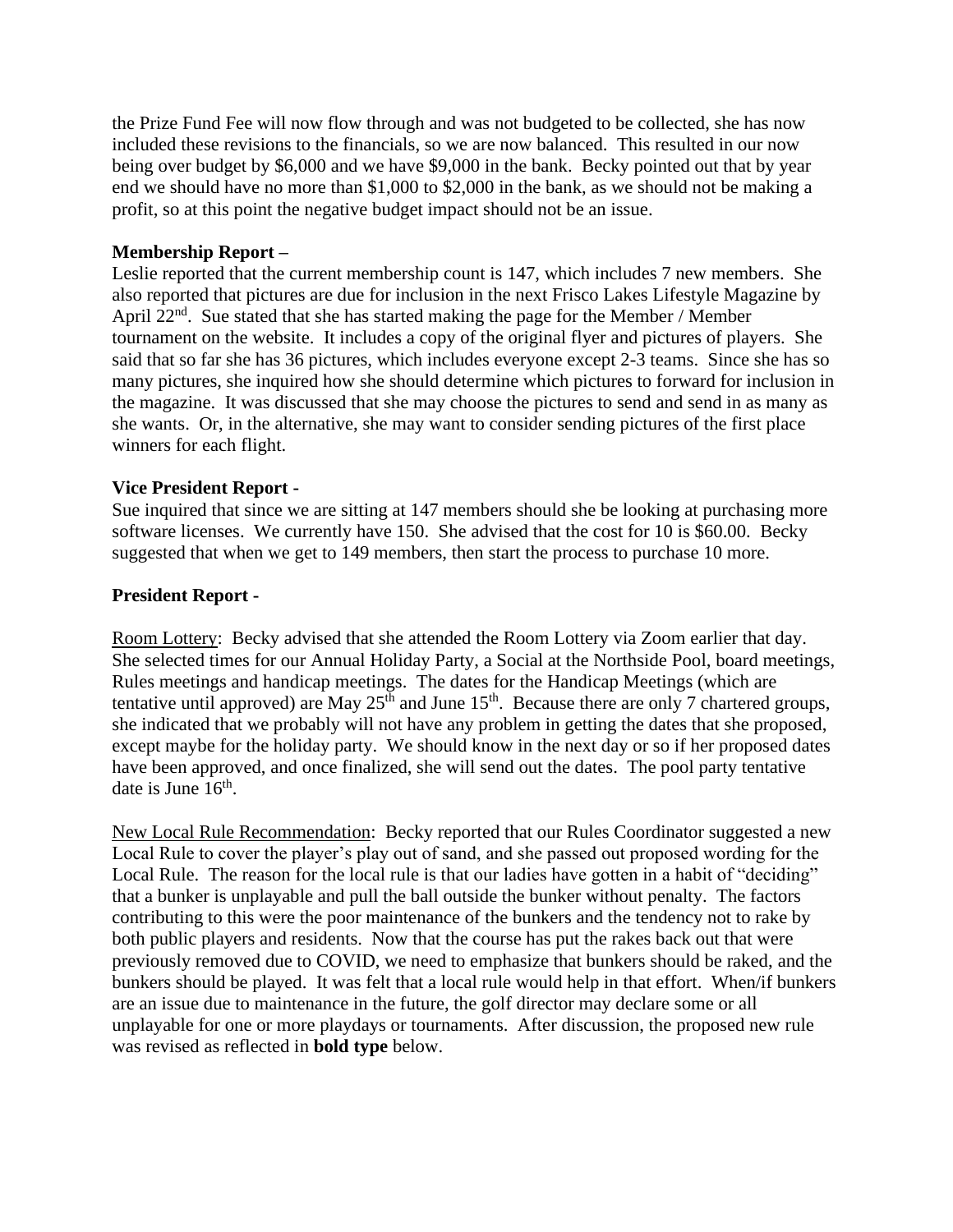Local rule #7: If a player's ball comes to rest in a footprint**/unraked area** in a bunker, the player may lift the ball, rake the general area of the footprint**/unraked area**, and replace the ball as near to the original position as possible without incurring a penalty stroke. If the ball comes to rest in standing water or mud within a bunker, the player may drop in a nonmuddy/puddled area within the same bunker – no closer to the hole - without incurring a penalty stroke. If no area in the bunker is mud/puddle free, the player may play the bunker as ground under repair.

A motion to approve the Local Rule #7 with the change as noted was made and seconded, and by the unanimous vote of all board members present, the Local Rule #7 was accepted.

Townhall / "Ask Us Anything" Get Together: A member had suggested to Becky that we have a get together for the FLWGA in order to have the opportunity for members to ask questions about matters concerning which they have questions. After discussion, it was decided that we could combine the Get Together with the social pool party. Becky checked with Marty Whitaker about COVID standards, and she was informed that there are no specific standards and/or protocols for an outside event.

During Becky's discussion with Marty Whitaker about COVID protocols, she was informed that COVID protocols for chartered clubs not offsite are also to be followed for chartered club events, which are held offsite. As a chartered club, we must follow HOA directives for both onsite and offsite events, because of insurance. She said if we do something outdoors, the CDC does not state whether protocols apply. For the Wildflower tournament, we could check people in outside in the front of the clubhouse. We cannot have an official event on the back patio if the number of players in our event would exceed the occupancy limit.

Further, in connection with COVID protocols, Becky has been informed by Se Kwang that within the next couple of weeks the clubhouse will be restricting the right of residents to use more than 2 carts per foursome on the course, and therefore, we will once again go to sharing carts as we did prior to the Pandemic restrictions imposed last March.

# **Golf Director Report –**

Monday Golf: Rosemary has been playing with the Monday playday group. The tee times were originally scheduled for 3:00 p.m. and then changed to 4:30 p.m. after the Daylight Savings time change. The number of players, which originally played in the afternoon group was 16, and went down to 4-6 players. This past Monday when the players showed up at 4:00 p.m. for the 4:30 tee time, they were informed that they did not have a tee time. After showing Brad and Mike her email from Se Kwang confirming that Monday tee times, Mike agreed to put her down for 4:00 p.m. last Monday and going forward. Becky recommended that Rosemary obtain confirmation in writing from Se Kwang prior to committing to players in the future.

Member / Member Tournament: Rosemary reported that that Prize Fund payouts have been distributed.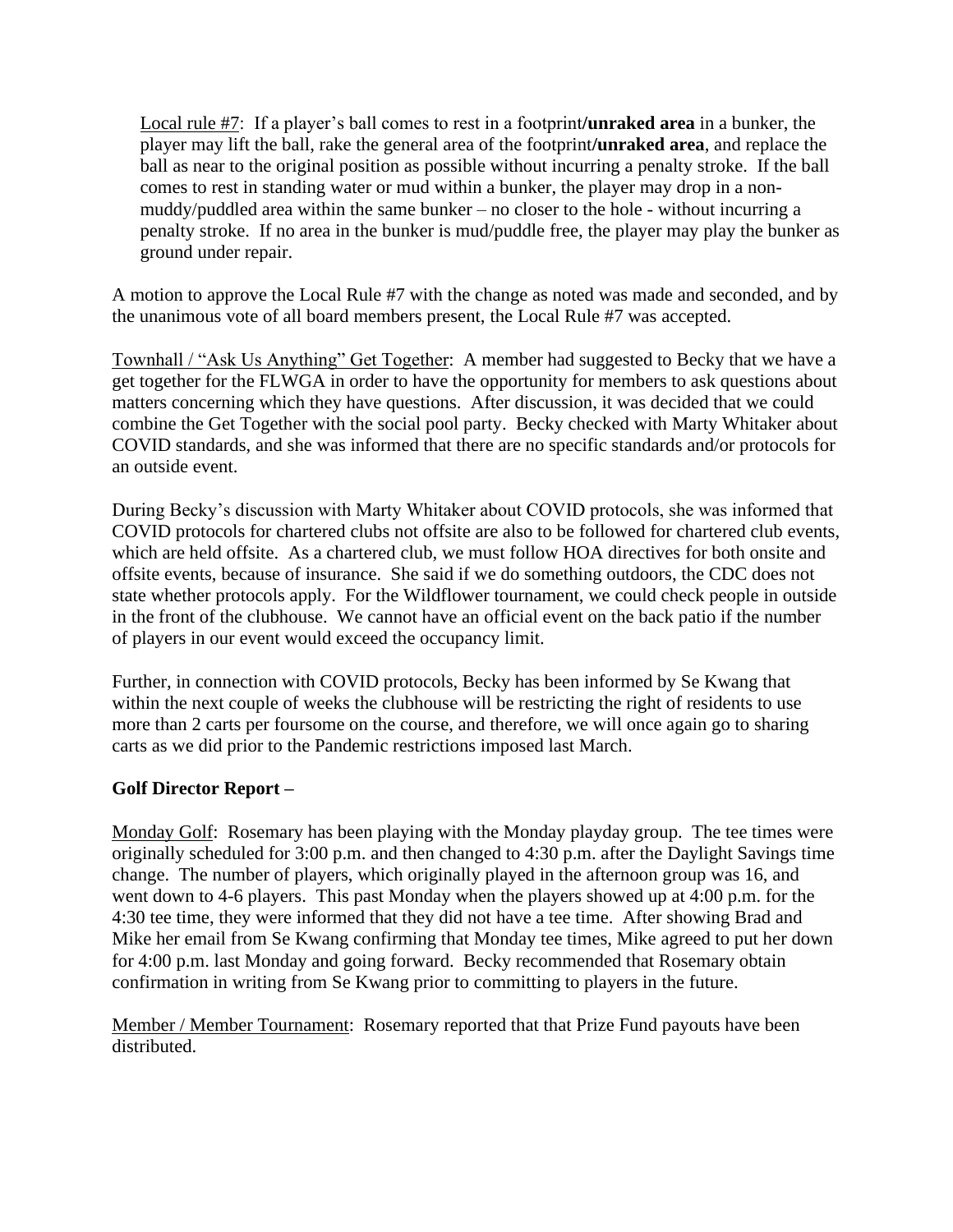Exchanges: The 18-hole Exchange at Frisco Lakes is scheduled for May  $26<sup>th</sup>$ . It will be Pandemic Format with no social and no winners declared – just golf. According to Rosemary, ladies from other courses were made aware of the fact our course is under some major maintenance, including plugging of our fairways and greens, and they were okay with playing under these conditions. Originally, golfers were going to be allowed to pay extra if they wanted to ride alone. But the new rule of 2 carts per foursome will most likely be in effect by then and that option will no longer be available. This change is also happening at other courses and will impact other exchanges. Oak Hollow - which is hosting the first exchange in April - is also no longer allowing single carts, although for their exchange, they will be honoring single carts.

There was also discussion about collecting green fees from the various players, and the FLWGA paying via one check to the clubhouse. This would be instead of players paying green fees directly to the club and would minimize the number of players in the pro shop the morning of the exchange. If Rosemary decides to do this, she will obtain approval from Se Kwang ahead of time in writing, which will also include confirmation of the per golfer amount (including tax). She will also coordinate with Betty the logistics of getting a check for that morning (requisitions pre-signed, etc.).

Wildflower Cup: Debbie Ahlgren was the Golf Director last time we had a Wildflower Cup, and she reminded Rosemary that we apparently had both 9-hole and 18-hole matches. Therefore, the tournament chairs and Rosemary agreed that they would offer both formats. Becky warned that there may be an issue with having a shotgun start depending on the number of players that sign up. For instance, if we have a maximum of 60 players and half of them are signed up to play a 9 hole match, Se Kwang may not agree to a shot gun start and require tee times instead. Becky is checking with Se Kwang on the numbers needed to go forward with a shotgun start and will notify Rosemary and the tournament chairs once determined.

Wednesday Playday: Rosemary raised the Wednesday Playday tee time issues from earlier today. Coordinators for the 9-hole and 18-hole play were mistakenly "taking turns" with early tee times. Becky reiterated the reason why 18-hole players will always tee off first during the summer months. Rosemary will advise the coordinators that this is not negotiable and 18-hole players will tee off first.

#### **Other subjects of discussion –**

Social – Summer Pool social update: The summer social at the Northside Pool will be planned by Pam Tyndall and her committee consisting of Becky Davis, Deb Tornblom and Leslie Tieszen.

May Board Meeting: It was also decided that due to conflicts in schedules that the May board meeting would be rescheduled for Wednesday, May 19<sup>th</sup>, at 2:00 p.m.

After a few other discussion items, Becky adjourned the meeting at 4:00 p.m.